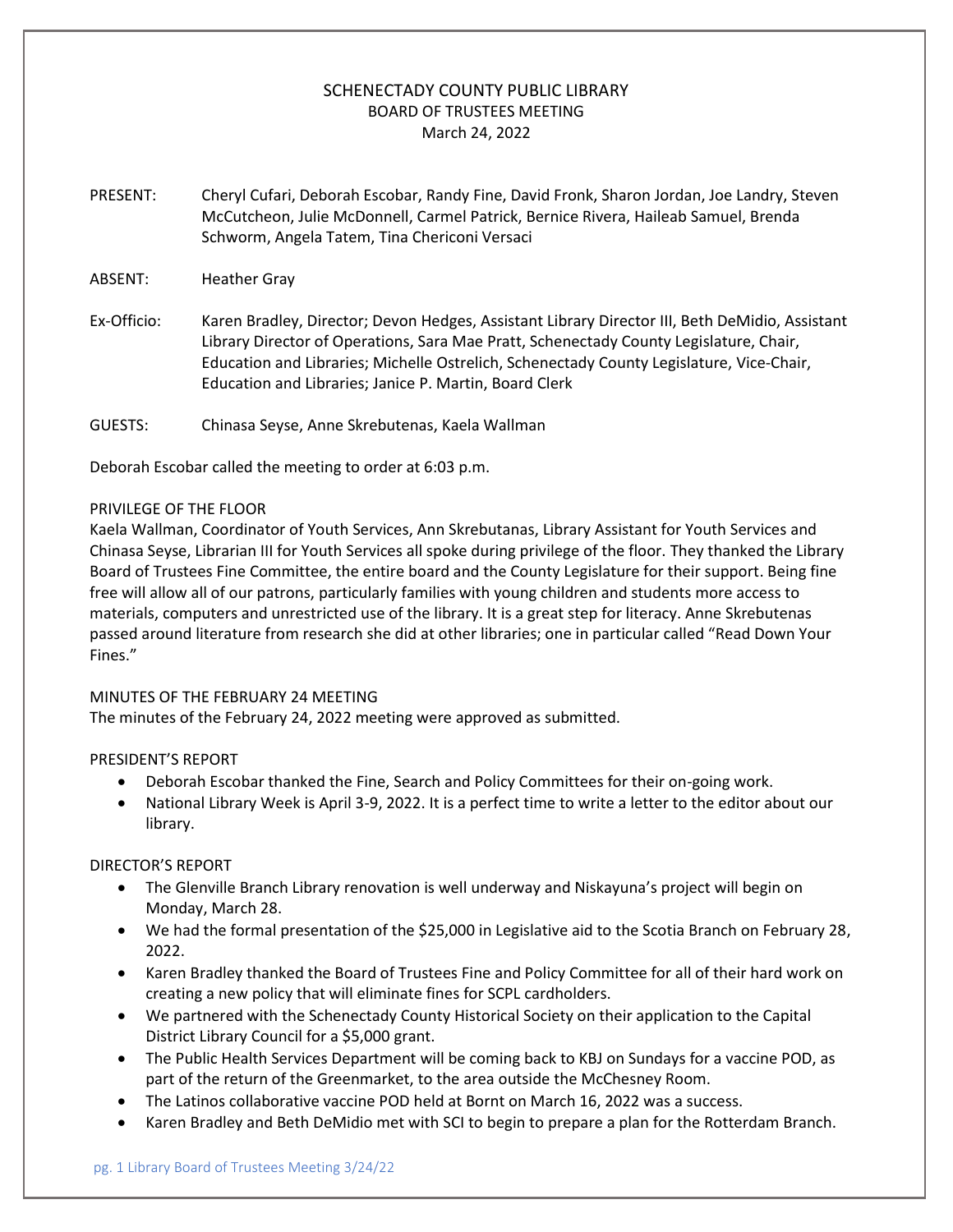- Thanks to those who were able to participate in the annual NYLA advocacy virtual meetings.
- Stay tuned to our Facebook and Youth Services for some of our County Legislators who have been taped by Doug, reading a children's book.

## FRIENDS OF THE LIBRARY

- The grand opening of the new location of the Whitney Book Corner is \*\*Wednesday, April 27, 2022. (\*\*now changed to Tuesday, May 10 at 12:00 p.m.) There was a tour of the new site at the March Friends Board meeting. Ray Gillen, from Metroplex, helped the Friends throughout the move to the new building.
- The next book sale will be held on April 30 and May 1, 2022. Volunteers are needed.

## FINE/POLICY COMMITTEE

Julie McDonnell thanked Karen Bradley, Beth DeMidio and Devon Hedges for their work on the fine free policy. Carmel Patrick thanked Julie McDonnel, Steve McCutcheon, Sara Mae Pratt, the Policy Committee and the County Legislature for their work and support as well. She also thanked Randy Fine, as he researched this topic in the past.

The following Resolutions are based on information distributed at the February 24, 2022 Library Board of Trustees meeting.

- Resolution 1 A Resolution to Eliminate Fines for Patrons of the Schenectady County Public Library. Carmel Patrick made a motion to approve, seconded by Cheryl Cufari. Motion passed.
- Resolution 2 A Resolution to Amend Section 6.1 (Lending) and 6.2 (Fines and Fees) of the Board of Trustees Policy Manual. Steven McCutcheon made a motion to approve, seconded by Tina Chericoni Versaci. Motion passed.

## FACILITIES COMMITTEE

- Complete Niskayuna Branch Library parking lot reconfiguration in spring/summer 2022. Complete several inside projects including a new circulation desk and electric upgrades.
- Complete upgrades at Glenville Branch Library in the spring of 2022.
- Rehab and upgrade Rotterdam Branch Library. Work should be completed by fall of 2022.
- Have a long term and sustainable landscaping plan in place for KBJ by spring of 2022.
- Work with the County for a long-term plan for annual carpet and window cleanings at all branches and KBJ.
- Begin planning for  $2^{nd}$  floor renovations at KBJ.
- Annual tour of all libraries will take place in 2022 to access needs for 2023.
- Complete electrical upgrades at KBJ, Rotterdam and Niskayuna.
- Implement identified projects at Woodlawn Branch Library with an ear mark from Assemblyman Phil Steck of \$125,000. (On hold-3/23/22)
- Submit NYS Library Construction Grant application through MVLS in September.

## FINANCIAL COMMITTEE

Joe Landry presented the following Resolutions:

- Resolution 3 A Resolution to amend the 2022 Board of Trustees Budget. Approval needed to transfer one hundred twenty-five thousand dollars (\$125,000) from the Esther M. Swanker Bequest into the Glenville Branch account to allow payment for pending purchases. Fifty thousand dollars (\$50,000) is needed to continue the Glenville Branch renovation project. Fifty-three thousand dollars (\$53,000) is needed from the Rotterdam Branch account for the renovation project. Funds will need to be restored to the Esther M. Swanker Bequest account in the amount of \$125,000. Discussion ensued. A motion to approve was made by Sharon Jordan, seconded by Tina Chericoni Versaci. Motion passed.
- Resolution 4 Approval of SCPL Board of Trustees Expenditures. A motion to approve was made by Tina Chericoni Versaci, seconded by Sharon Jordan. Motion passed.